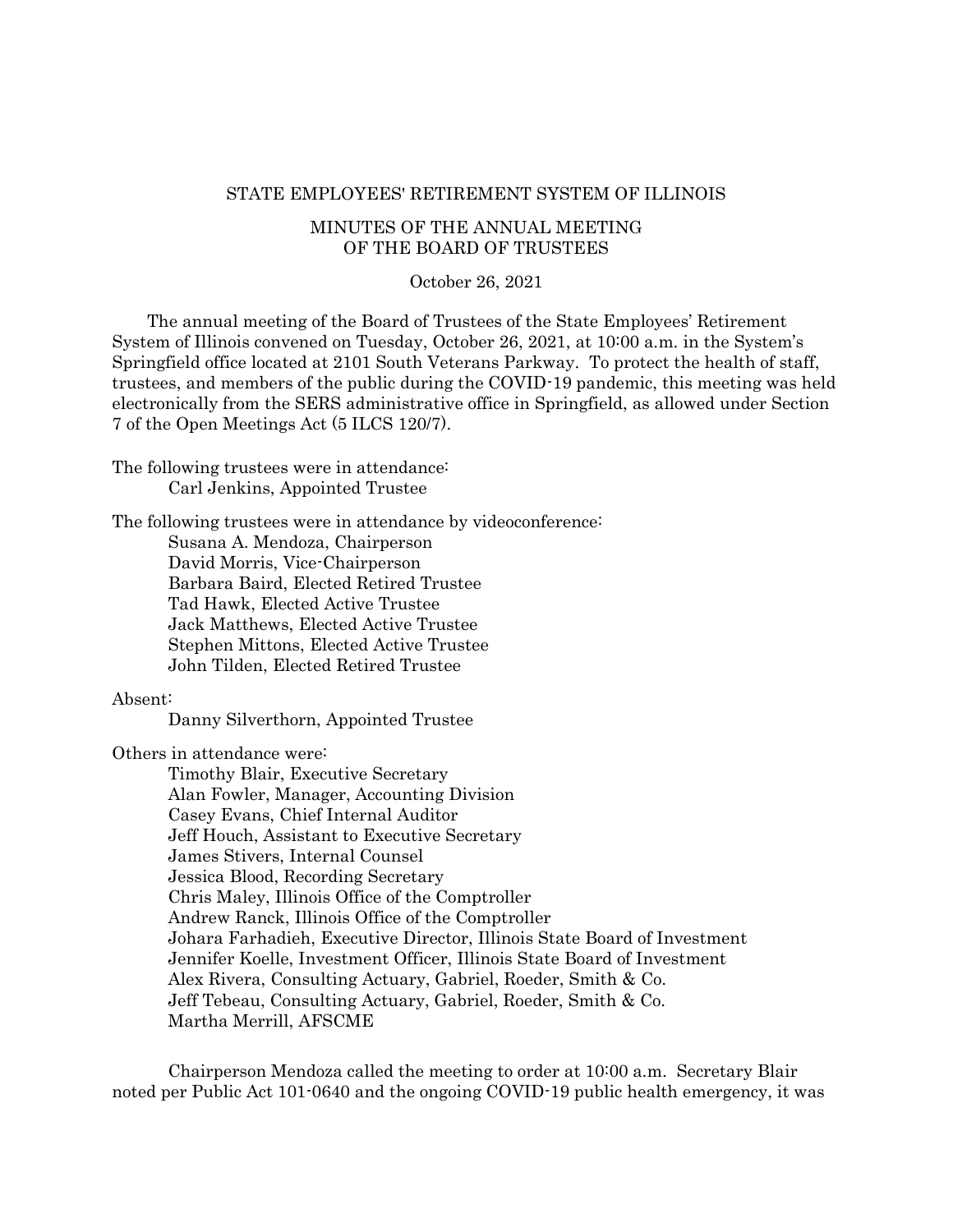not prudent to conduct the SERS Board meeting in person and that it would be conducted by virtual means. He noted for the record, as required by Public Act 101-0640 the System's Executive Secretary and General Counsel were physically present at the meeting location. Recording Secretary Jessica Blood called the roll, and a quorum was present.

#### MINUTES OF THE JULY 27, 2021 BOARD MEETING

The minutes of the Board meeting held July 27, 2021, were presented to the trustees by Chairperson Mendoza. Copies of these minutes were previously provided to each trustee for review. Trustee Hawk moved to approve the minutes as submitted and Trustee Jenkins seconded the motion. A rollcall vote was taken, and the motion passed unanimously.

#### REPORT OF THE ILLINOIS STATE BOARD OF INVESTMENT

Johara Farhadieh, Executive Director of the Illinois State Board of Investment (ISBI), began her report by highlighting the portfolio return of 25.8% for the fiscal year ended June 30, 2021, noting that is well above the assumed rate of return of 6.75% annually.

Director Farhadieh reminded the Board that ISBI uses a barbell approach to provide downside protection within the rate sensitive asset classes. She noted that ISBI uses public market equivalents when private market investments are underweighted, adding that private equity is currently underweight by 2.4% compared to a year ago due to ISBI's specific pacing model. She then reviewed the portfolio's active and passive allocations, noting that passive investments allow for cheap, broad market exposure and active management allows ISBI to choose a fund manager that will outperform a benchmark.

Director Farhadieh concluded her presentation by noting that approximately 35.9% of the actively manager portfolio is committed to minority and women owned investment managers, which is slightly lower than previously reported due to a few female owned asset managers that were recently terminated. She added that ISBI continues to be proactive in utilizing minority and women owned managers and had recently made some commitments in the private market space.

Director Farhadieh then turned the presentation over Jennifer Koelle, ISBI Investment Officer, to review the performance of individual asset classes. Ms. Koelle began her revies by noting the Fixed Income portfolio returned 5%, net of fees, for the year ended June 30, 2021, outperforming the benchmark during the period by 3.9%. She added the Core Fixed Income portfolio and the Treasury Inflation Protected Securities Composite (TIPS) returned -2.3% and 6.5%, respectively, while the Multi Asset Credit portfolio returned 18.2%, outperforming the benchmark by 4.5%. Ms. Koelle noted the Private Credit portfolio returned 19.4%, outperforming the benchmark by 10%, and the Global Equity portfolio returned 43.2%, beating the index by 2.3%. The U.S. Equity portfolio gained 43.4%, lagging the broad U.S. equity market by 80 basis points.

Ms. Koelle continued her report by informing the Board the Non-U.S. Equity portfolio returned 39.2% for the 12 months ended June 30, 2021, exceeding the benchmark return by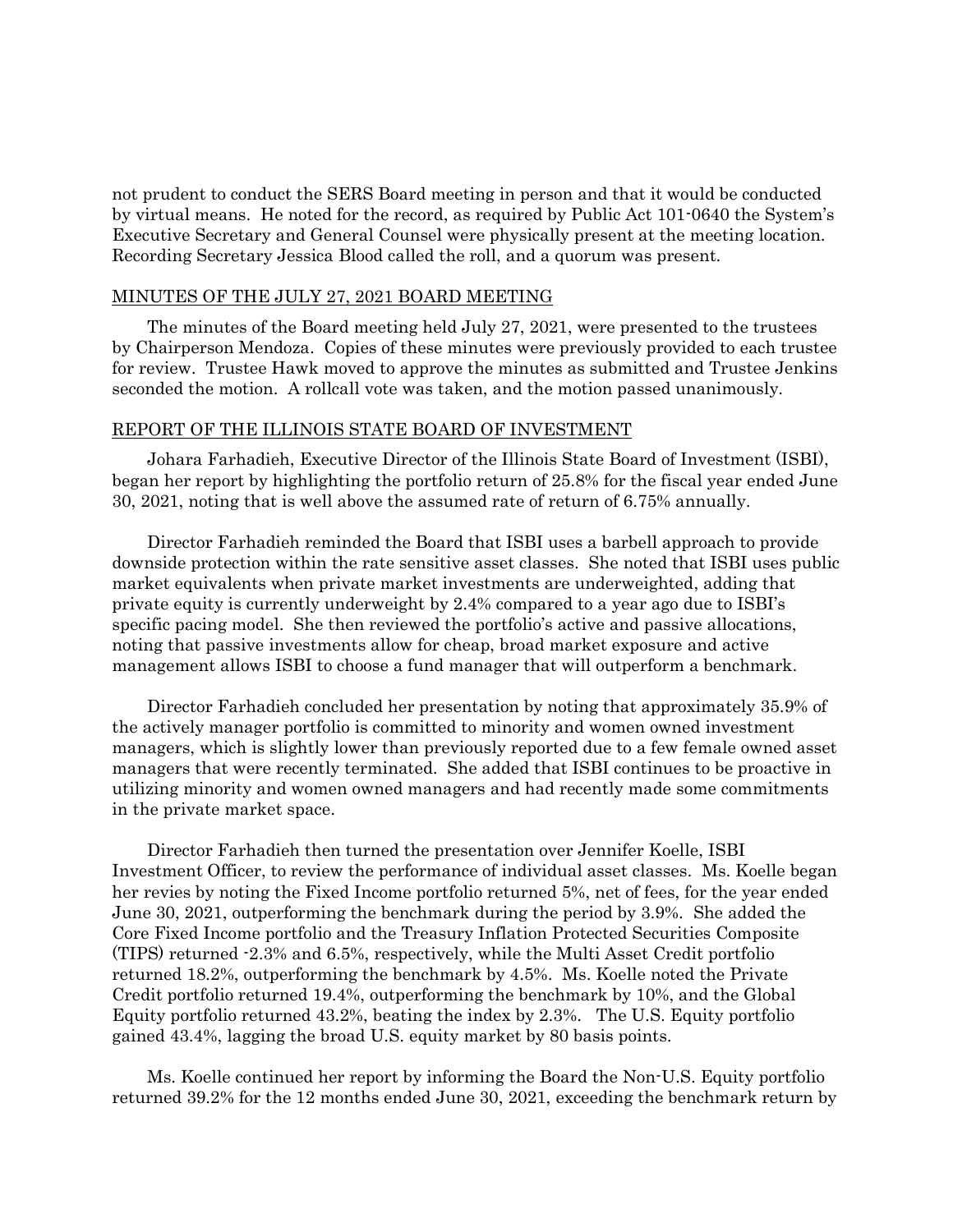2%, while the Private Equity portfolio advanced 54.9% and outperformed the benchmark by 1.1%. She concluded her review of the asset classes by adding the Infrastructure Composite returned 11.6% and outperformed the benchmark by 2.5%. Ms. Koelle concluded her presentation by highlighting the Real Estate portfolio returned 13.7% in FY 21, net of fees, and beat the benchmark by 12.2%.

Trustee Hawk moved to approve the ISBI Quarterly Review for the period ended June 30, 2021. Vice-Chairperson Morris seconded the motion, which passed unanimously on a roll call vote. A copy of the report is maintained in the SERS office and made a part of these minutes as Exhibit A.

## REPORT OF CONSULTING ACTUARIES

Alex Rivera, Consulting Actuary, Gabriel, Roeder, Smith & Company, presented the draft June 30, 2021, actuarial valuation and the preliminary FY 23 State contribution. He began his report by noting the 25% FY 21 investment return increased the funded ratio but decreased the annual statutory contribution rate amount. Mr. Rivera added that because of the 90% funding target, this combination of excess FY 21 investment returns combined with the decrease in annual contributions, causes the gap between benefits paid and incoming contributions to increase over the next several years.

Mr. Rivera then touched on the highlights of the actuarial valuation by stating that the actuarial liabilities increased from \$50.1 million to \$51.8 million, noting that significant retroactive pay increases caused the liabilities to increase more than expected. The market value of assets increased roughly 25% to \$23.8 million, and the funded ratio increased significantly from 38% on June 30, 2020, to 46% on June 30, 2021.

Mr. Rivera then told the Board the employer contributions will decrease from \$2.586 billion in FY 22 to \$2.485 billion projected for FY 23, due primarily to favorable FY 21 investment experience. He added that the projected employer contribution for FY 24 and FY 25 will remain relatively steady with a slight decrease due to more tier two members.

Mr. Rivera noted the projected increase in negative cashflow over the next several years, with benefits and expenses continuing to exceed State and employee contributions by wider margins annually. He then noted the ongoing annual shortfalls between the actuarially determined contribution and the statutory funding requirement. Trustee Baird asked why the actuarially determined amortization period is 19 years. Mr. Rivera responded that a 25-year amortization period was adopted by the Board 6 years ago and added the amortization period would need to be refreshed in the future.

Mr. Rivera reminded the Board of the statutory requirement of conducting a full experience study every three years. He stated that the upcoming study for July 1, 2018, through June 30, 2021, would review all demographic and economic assumptions, including the mortality tables. Chairperson Mendoza asked if the pandemic would influence the mortality tables. Mr. Rivera answered that it would be difficult to isolate the impact of the pandemic on future mortality tables but would have to be done in the next several years.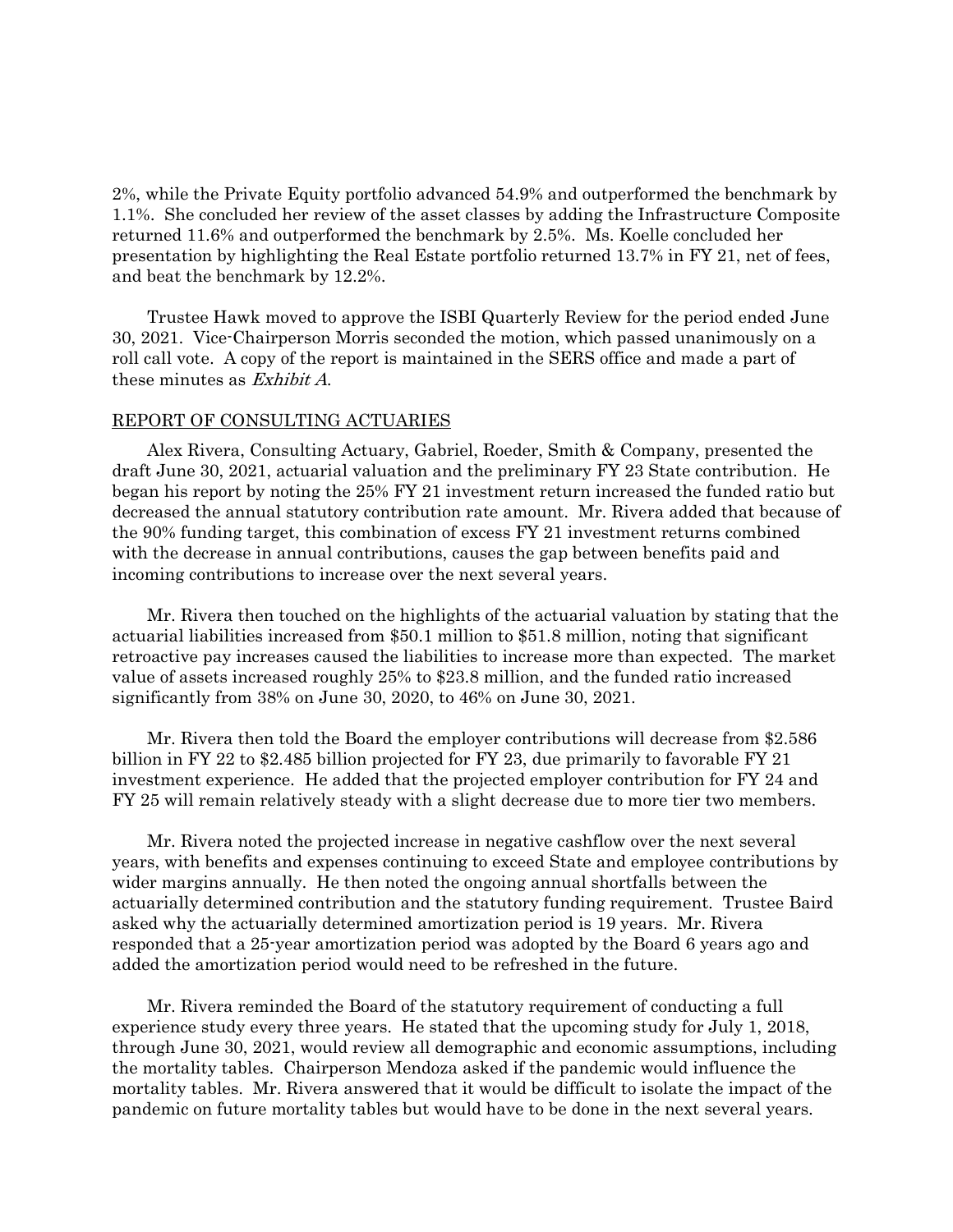Jeff Tebeau continued the actuarial report by reviewing how the significant investment gains in FY 21 would impact funding and cash flow over time, noting that the fund will rely more heavily on investment income to pay for future benefits.

Mr. Tebeau then reviewed active membership data, noting a slight decrease in active membership compared to the previous year, adding that payroll still increased by approximately 4%. He added that membership had been growing annually since 2017 before the slight decrease in FY 21. Mr. Tebeau noted benefit recipients increased by approximately 600 from FY 20 to FY 21, with a total FY 21 benefit payout of nearly \$2.8 billion.

Mr. Rivera then directed the Board's attention to the FY 23 preliminary certification documents reflecting a required State contribution of \$2,593,827,000, or 53.258% of expected payroll. Chairperson Mendoza asked if there were any questions from the Board regarding the draft FY 21 actuarial valuation or the preliminary FY 23 certification amount. No questions were offered.

Trustee Jenkins moved to accept the draft June 30, 2021, actuarial valuation, and the preliminary certification of the FY 23 State contribution with the inclusion of the recommended assumption changes due to the increase in the buyout program participation. Vice-Chairperson Morris seconded the motion. A rollcall vote was taken, and the motion passed unanimously. A copy of the summary is made a part of these minutes as Exhibit B.

#### REPORT OF AUDIT & COMPLIANCE COMMITTEE

Chief Internal Auditor Casey Evans reported the Committee met before the Board meeting and discussed the internal audit charter and the two-year audit plan for FY 22 and FY 23. He added that there is currently an Internal Auditor I vacancy, noting the possibility of adding another position to the Internal Audit Division in FY 23.

Mr. Evans noted he had updated the Committee on the progress on the recent IT audit recommendations, noting specifically the implementation of multi-factor authentication for both local and remote computing sessions, in order to provide additional network security. Mr. Evans told the Board that SERS is currently conducting security awareness training both from the State as well as supplemental training that is provided to all employees through a vendor. He added that there would be user testing following the required training sessions.

Mr. Evans noted that the Committee reviewed the FY 21 audit report and briefly discussed an ongoing statewide project reconciling member census data from all agencies within the State. He stated that the data includes member demographic and payroll data used in the actuarial valuation and added that the reconciliation is being done to remedy a statewide audit finding.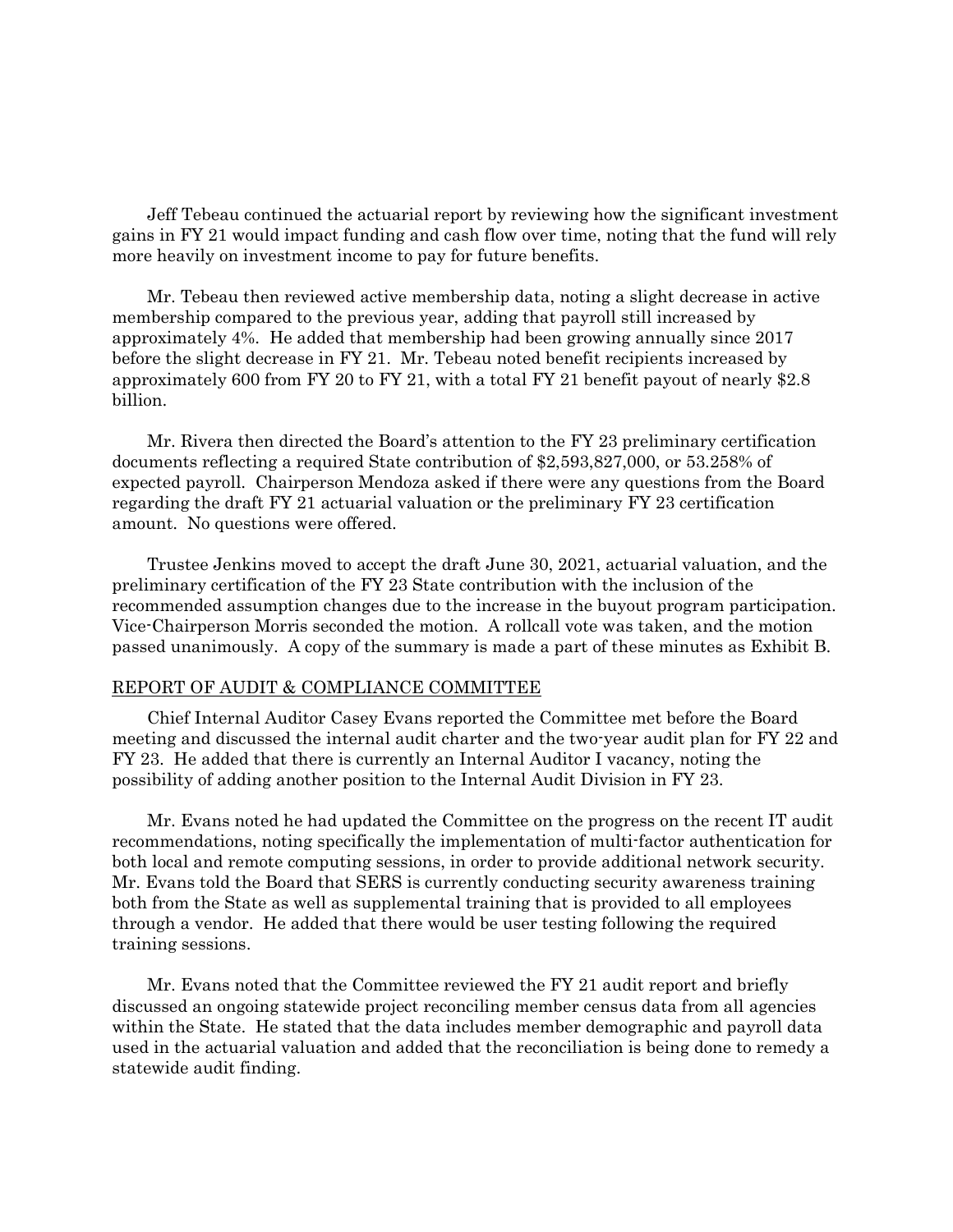Mr. Evans concluded his report by offering to answer any questions from the Board. No questions were offered.

# REPORT OF RULES AND PERSONNEL COMMITTEE

Jeff Houch, Assistant to the Executive Secretary, summarized the Rules and Personnel Committee's October 25, 2021, meeting, noting the committee authorized staff to pursue rulemaking for several provisions.

Mr. Houch highlighted a few of the key rules that the committee approved at its most recent meeting, including clarifying the ambiguities in the rules governing alternate payees and the consequences of failing to provide necessary documentation or complete necessary actions in a timely manner. Mr. Houch added that coverage would be provided in the rules regarding suspending the processing certain types of payments to members who had been on a temporary or non-occupational disability benefit while they have a claim pending with the Social Security Administration. Mr. Houch noted that clarification would also be provided in the rules regarding how SERS is to treat overpayments to members who had returned to work and are subject to benefit suspension.

Chairperson Mendoza asked if there were any questions from the Board. No questions were offered.

#### REPORT OF CHAIRPERSON MENDOZA

Chairperson Mendoza began her report by providing an update on the current estimated bill backlog for the State, which totals approximately \$4.1 billion; one year ago, it was \$8.1 billion and two years ago it was \$6.4 billion after adjusting for Debt Transparency Act agency reports. She reminded the Board that the pandemic had stalled her office's efforts to keep chipping away at the backlog last year.

Chairperson Mendoza added that the backlog is a good way to see the fiscal challenges that the State faces and track improvements in the State's fiscal condition, such as going from a record backlog of nearly \$17 billion four years ago to about \$4 billion today. She stated that another important tool for tracking the progress of paying bills is the length of time the oldest general funds voucher has been at the Office of the Comptroller, which at the bill backlog's worst point was 210 business days. She noted that with the progress made, the oldest voucher at the end of FY21 was two days old and as of close of business on October 25, 2021, the oldest voucher was well within the thirty-day window at 21 days. Chairperson Mendoza stated that the progress with the bill backlog paydown has resulted in two of the three credit agencies upgrading the State's credit. She offered to answer any questions regarding her report. No questions were offered.

Election of 2022 Vice-Chairperson. Chairperson Mendoza informed the Board that an election for 2022 Vice-Chairperson of the Board was in order. She nominated Vice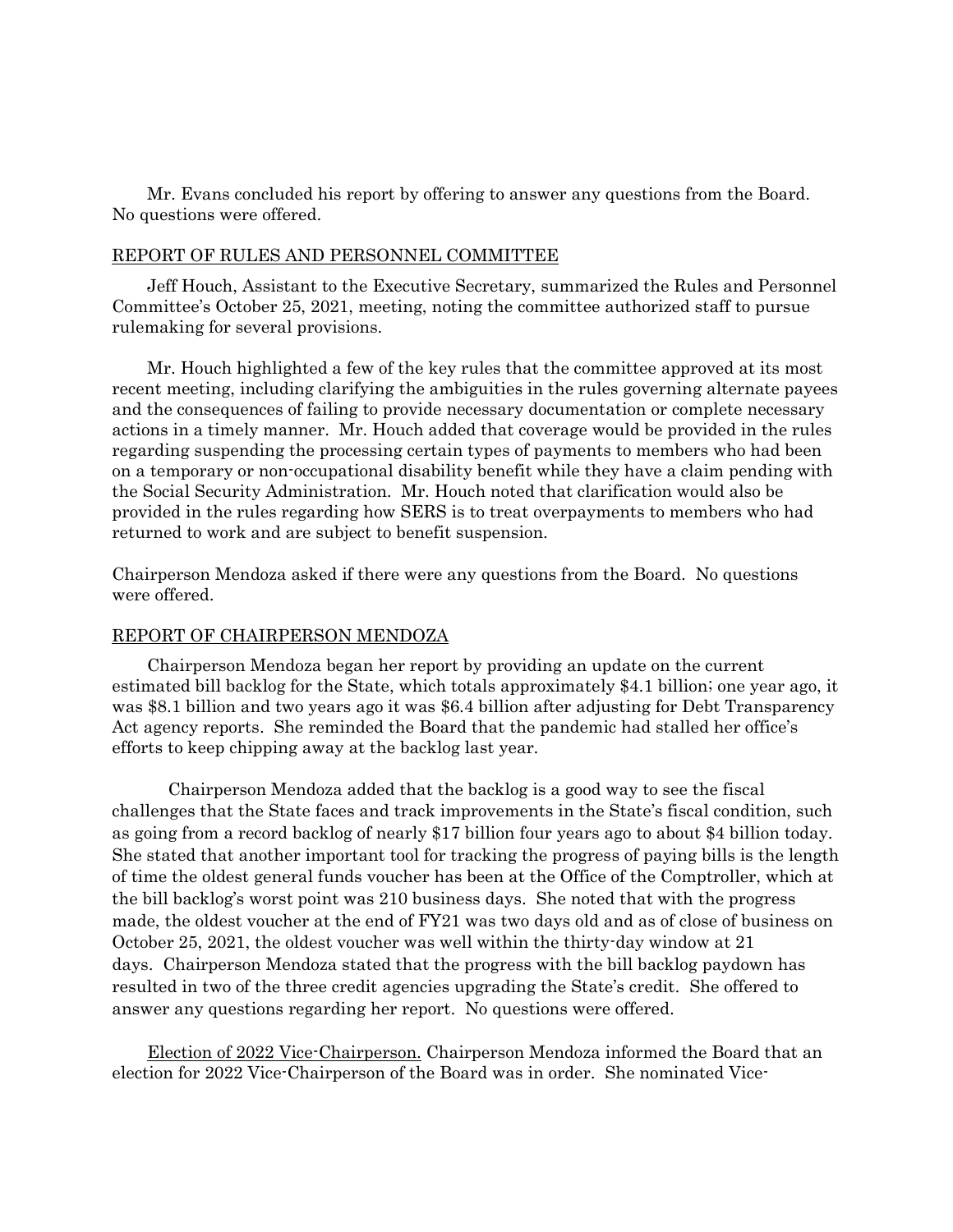Chairperson Morris to continue serving as Vice-Chairperson. Trustee Baird seconded the motion. A rollcall vote was taken, and the motion passed unanimously.

2022 Executive Committee. Chairperson Mendoza stated that elections for the 2022 Executive Committee were required. She informed the Board that Marvin Becker would continue to serve as her 2022 designee as Chairperson of the Executive Committee and a member of the Audit and Compliance Committee. Trustee Jenkins moved to nominate Vice-Chairperson Morris to the 2022 Executive Committee to serve as Vice-Chairperson of the Committee, and Trustee Hawk to serve as Vice-Chairperson Morris' alternate on the Executive Committee. Trustee Mittons seconded the motion and by rollcall vote the motion passed unanimously.

2022 Audit and Compliance Committee. Trustee Jenkins motioned to nominate Trustees Baird and Matthews to the 2022 Audit and Compliance Committee, with Trustee Baird to serve as Chairperson and Trustee Matthews to service as Vice-Chairperson. Trustee Mittons seconded the motion and by rollcall vote, the motion passed unanimously.

2022 Rules and Personnel Committee. Trustee Jenkins motioned to nominate Trustees Hawk and Silverthorn and Vice-Chairperson Morris to the 2022 Rules and Personnel Committee, with Vice-Chairperson Morris serving as the Chairperson and Trustee Hawk serving as Vice-Chairperson. Trustee Mittons seconded the motion and by rollcall vote, the motion passed unanimously.

#### REPORT OF ANY TRUSTEE

Chairperson Mendoza asked if any trustee would like to offer a report. No trustee offered a report.

## REPORT OF THE EXECUTIVE SECRETARY

Calendar Year 2022 Meeting Dates. Secretary Blair directed the Board's attention to the proposed meeting dates for calendar year 2022. Trustee Hawk moved to adopt the proposed 2022 schedule and Trustee Jenkins seconded the motion. A rollcall vote was taken, and the motion passed unanimously.

Re-appointment of Accounting Division Manager Alan Fowler. Secretary Blair informed the Board that Alan Fowler's current four-year term ends December 1, 2021 and requested the Board's approval in re-appointing Mr. Fowler to an additional four-year term. Secretary Blair noted that in Mr. Fowler's eight years serving as the Accounting Division Manager, SERS had not had a financial audit finding and has earned the Government Finance Officers' Association Award for Excellence in Financial Reporting every year.

Chairperson Mendoza asked if there were any questions regarding the re-appointment. No questions were offered. Trustee Hawk motioned to approve the re-appointment of Alan Fowler as Accounting Division Manager. The motion was seconded by Vice-Chairperson Morris and passed unanimously by rollcall vote of all present.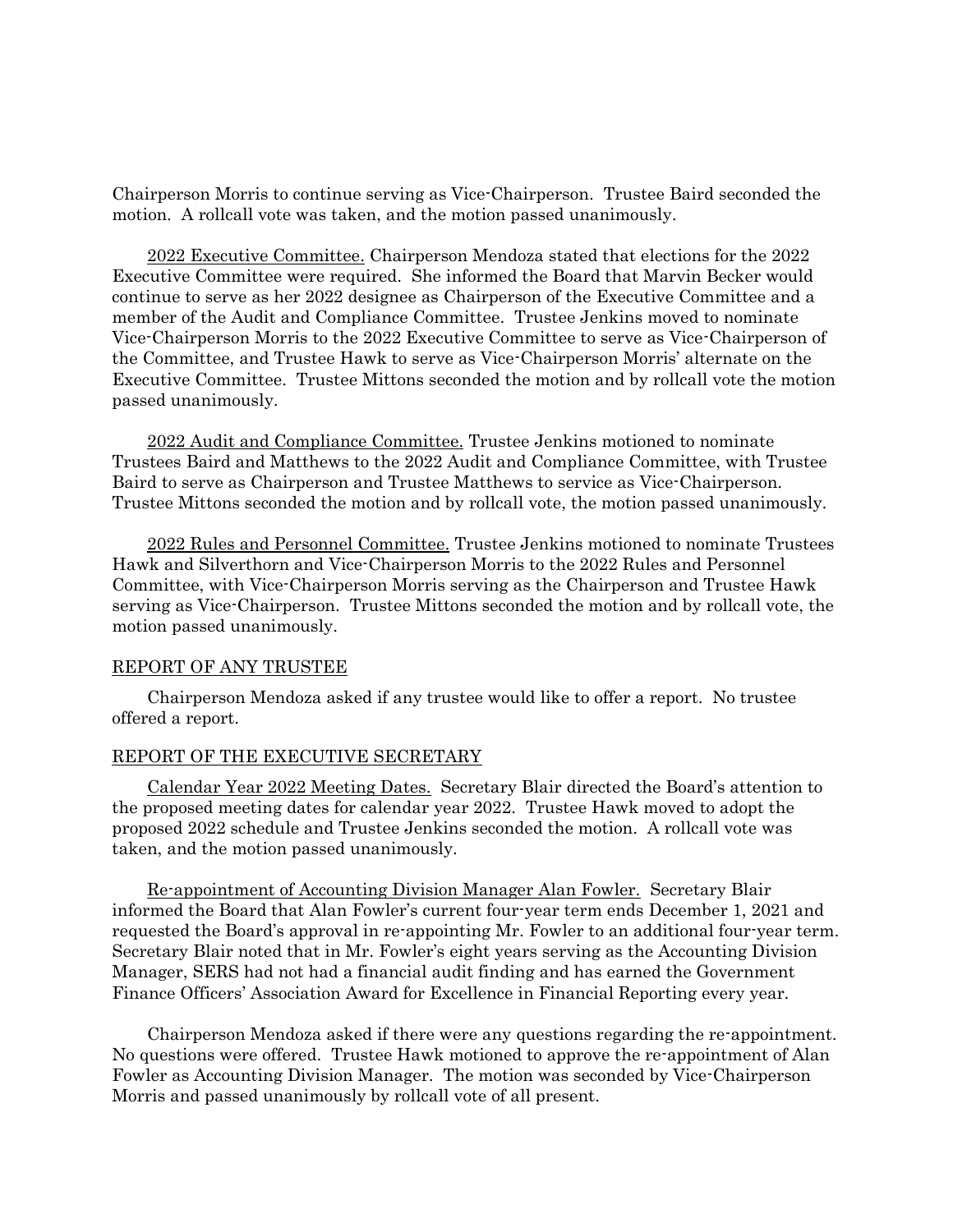Appointed Trustee Update. Secretary Blair informed the Board that he had been in contact with the head of the Governor's executive appointments and Deputy Governor Manar regarding the filling of multiple Board vacancies. He stated that Jameson Ramirez had been suggested as a potential appointee and that he had been in contact with Mr. Ramirez regarding Board responsibilities and time commitments. Secretary Blair added that he would remain in contact with the Governor's office to try to get the additional vacancies filled in a timely manner.

FY 22 Funding Update. Secretary Blair stated that the November funding had been received a week ahead of schedule. He added that the stability and timing of the monthly funding enabled SERS to pay benefits without withdrawing funds from the ISBI portfolio. Chairperson Mendoza reiterated her office's ongoing focus on prioritizing consistent and timely retirement system funding so drawdowns would be minimized.

Back Wage Claims Update. Secretary Blair told the Board that during the months of April through July, SERS had processed between 350-400 back wage adjustments per month. The number of back wage adjustments processed fell during the months of August through October due to an increase in the processing of new retirement benefits, as well as staffing and technology issues. Vice-Chairperson Morris asked if the back wage adjustments would be completed by the end of CY 22. Secretary Blair responded that he hoped to have them completed sooner.

Buyout Update. Secretary Blair stated that SERS has processed 1,845 COLA buyouts, with an average payment of \$108,000. He reminded the Board that SERS is reimbursed for the amount the buyout payments from bond proceeds, which reduces SERS' liabilities. He noted that \$727 million of the original \$1 billion in bonding authorization had been borrowed and paid out, and that conversations are ongoing with the Governor's Office of Management and Budget regarding borrowing more funding to extend the program.

Chairperson Mendoza asked if there were any questions regarding the Executive Secretary's report. No questions were offered.

## REPORT OF ACCOUNTING DIVISION MANAGER

Alan Fowler, Accounting Division Manager, presented the financial statements for the fourth quarter of FY 21. He noted that the retirement annuities were approximately \$30 million more than the same quarter of the previous fiscal year due to additional retirements and the three percent annual COLA. He added that the COLA buyout payments processed during the quarter ending June 30, 2021, were approximately \$12 million more compared to the same quarter of the previous fiscal year.

Mr. Fowler concluded his report by noting that the Accounting Division is currently working on the FY 21 annual financial reports and offered to answer any questions from the Board. No questions were offered.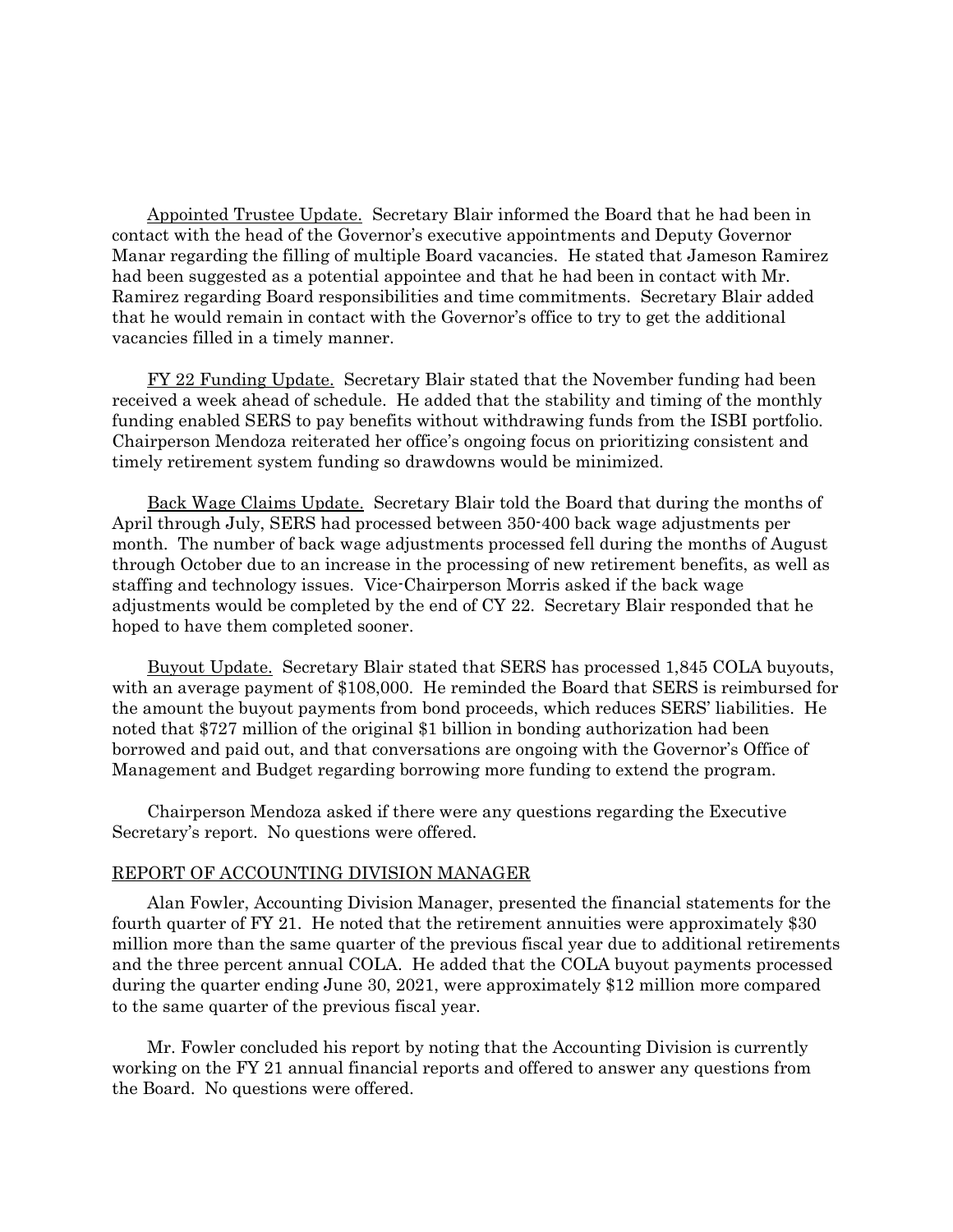Trustee Hawk moved approval of the fourth quarter FY 21 financial statements as presented. The motion was seconded by Trustee Mittons. A rollcall vote was taken, and the motion passed unanimously. A copy of the financial statements is made a part of these minutes as Exhibit C.

## APPROVAL OF EXECUTIVE COMMITTEE MINUTES

The trustees had previously been furnished with copies of the July, August, and September 2021 Executive Committee minutes for review. There being no changes to the minutes, Trustee Baird moved to approve the minutes. Trustee Jenkins seconded the motion. A voice vote was taken, and the motion passed unanimously.

## OLD BUSINESS

Chairperson Mendoza asked if there was any old business. There was no old business.

## NEW BUSINESS

Trustee Friedman Resolution. Chairperson Mendoza presented a resolution honoring Trustee Friedman for her 12 years of service on the Board. Trustee Baird made a motion to adopt the resolution and the motion was seconded by Trustee Jenkins. A rollcall vote was taken, and the motion passed unanimously.

Trustee Dawson Resolution. Chairperson Mendoza presented a resolution honoring Trustee Dawson for his service to the Board. Trustee Hawk made a motion to adopt the resolution and the motion was seconded by Trustee Mittons. A rollcall vote was taken, and the motion passed unanimously.

Required Training. Casey Evans reminded the Board to complete their required annual ethics and sexual harassment and discrimination training by the end of the calendar year and to send completion certificates to him.

Trustee Mittons Retirement. Secretary Blair informed the Board that this would be Trustee Mittons' last meeting as an elected active trustee, as he was planning to retire at the end of the year. Chairperson Mendoza thanked him for his service to the Board and the members of SERS. Several other trustees expressed their appreciation for Trustee Jenkin's service and his commitment to the membership of SERS. Trustee Mittons thanked the Board for the well wishes and added that he enjoyed working with the SERS staff and Trustees. He added that he was confident the retirement system and its membership is in good hands with the Trustees and staff.

## PUBLIC COMMENTS

Chairperson Mendoza asked if there were any members of the public who wished to address the Board. There were no members of the public who wish to address the Board.